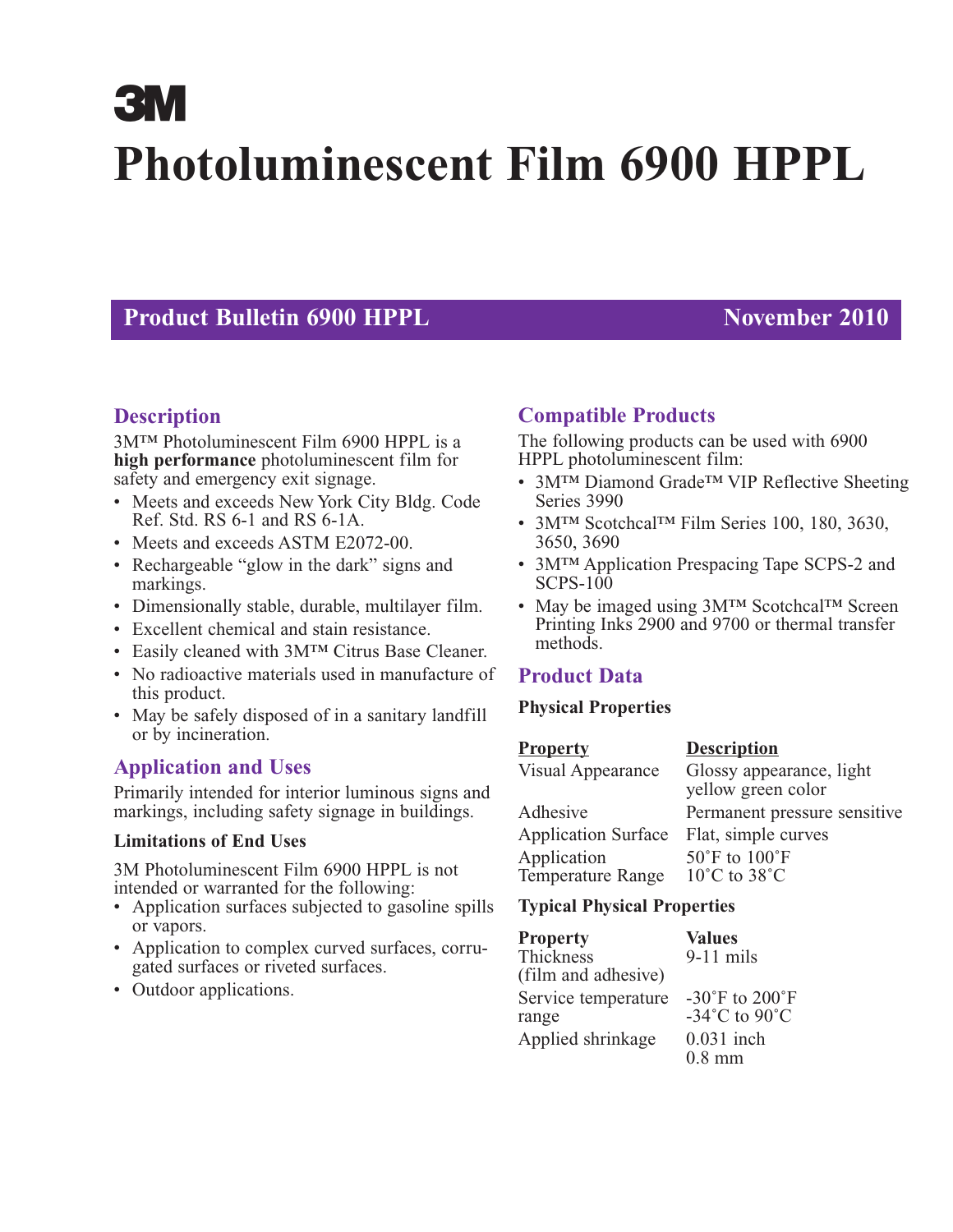## **General Performance Considerations**

The durability of 3M™ Photoluminescent Film 6900 HPPL depends on the following:

- Selection and preparation of the substrate
- Application methods
- Cleaning methods

#### **Cutting**

The accepted cutting methods for 3M photoluminescent film 6900 HPPL are bandsaw, guillotine, hand cut, die cut, and flatbed electronic cutter.

#### **Application**

Apply 3M photoluminescent film 6900 HPPL like any other 3M pressure sensitive film. The application temperature range for both the air and substrate is  $50^{\circ}$ F to  $100^{\circ}$ F ( $10^{\circ}$ C to  $38^{\circ}$ C).

#### **Removal**

3M photoluminescent film 6900 HPPL has an aggressive, pressure sensitive adhesive. The use of a heat gun or steam cleaner will aid in removal. 3M™ Citrus Base Cleaner is recommended for the removal of adhesive residue from substrates.

#### **Photoluminescent Characteristics**

Background – The high performance Photoluminescent Film meets and exceeds New York City Building Code Reference Standard RS 6-1. The difference between New York City Building Code Reference Standard RS 6-1 and ASTM E2072-00 luminance values is that the test method used in ASTM E2072-00 uses a more powerful light source.

#### **Photoluminescence**

Photoluminescence as tested by New York City Building Code Reference Standard RS 6-1.

|                     | New York City Building Code<br>Reference Standard RS 6-1. | High Performance<br>Photoluminescent Film |
|---------------------|-----------------------------------------------------------|-------------------------------------------|
| <b>Elapsed Time</b> | Luminance Spec.                                           | <b>Typical Luminance</b>                  |
| (Minutes)           | $(mcd/m^2)$                                               | $(mcd/m^2)$                               |
| 10                  | 30                                                        | 50                                        |
| 60                  |                                                           |                                           |
| 90                  |                                                           |                                           |

Photoluminescence as tested by ASTM E 2072-00

|              | <b>ASTM E 2072-00</b> | High Performance<br>Photoluminescent Film |
|--------------|-----------------------|-------------------------------------------|
| Elapsed Time | Luminance Spec.       | <b>Typical Luminance</b>                  |
| (Minutes)    | $(mcd/m^2)$           | $(\text{med/m}^2)$                        |
| 10           | 20                    | 160                                       |
| 60           | 2.8                   | 20                                        |